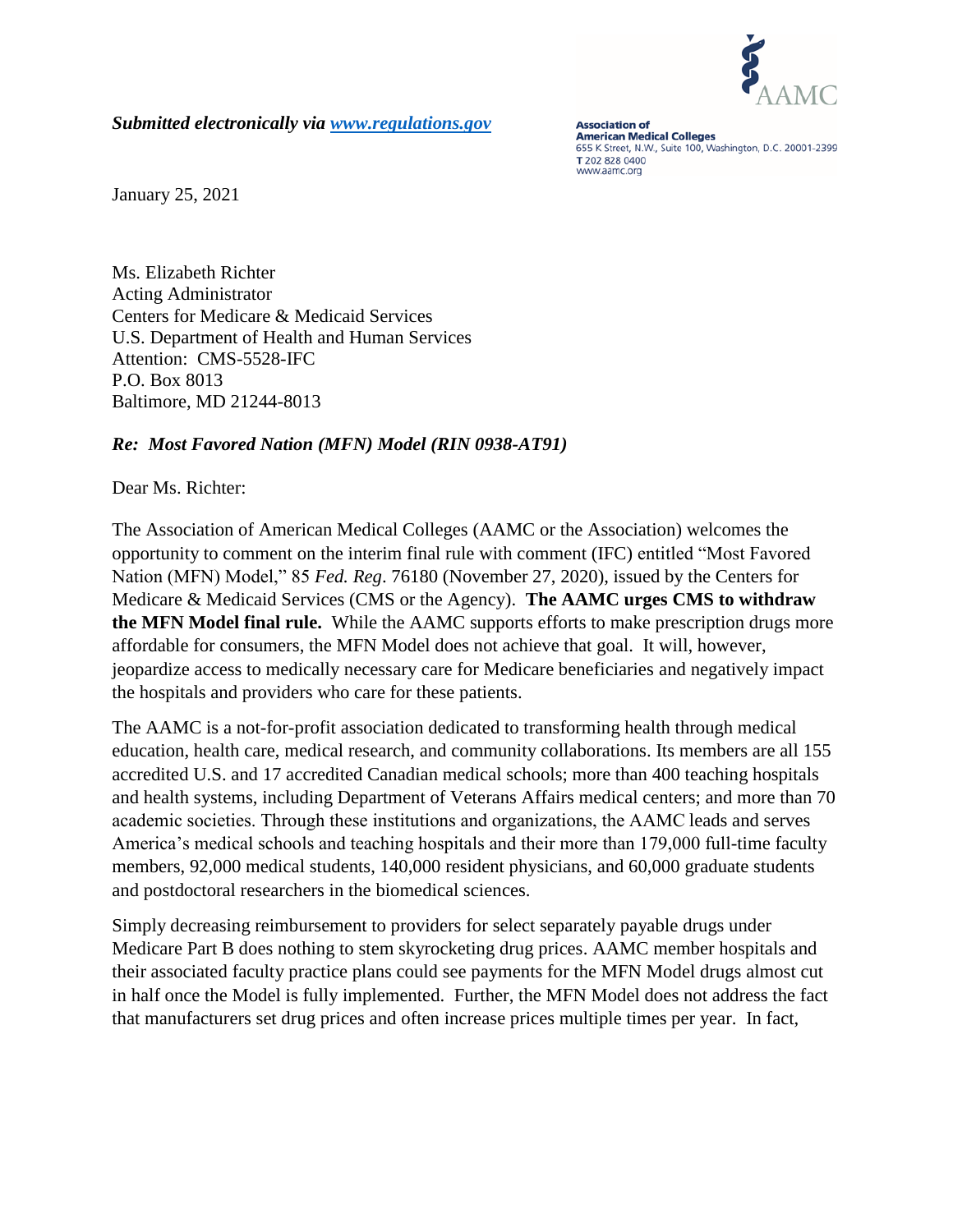several drug manufacturers raised drug prices at the beginning of  $2021$ .<sup>1</sup> To tackle the high cost of prescription drug prices policymakers should focus on how manufacturers set drug prices.

More importantly, the AAMC cannot support a proposal that disregards the needs of Medicare beneficiaries. Finalizing a rule that in no uncertain terms says that if implemented it would result in some beneficiaries having to "forgo access" to needed care is unacceptable. Savings to the Medicare program should not come at the expense of Medicare beneficiaries and the providers who care for them. **The AAMC calls on CMS to withdraw the MFN Model interim final rule.**

### **IMPACT ON BENEFICIARIES**

# *Beneficiaries Access to Medically Necessary Health Care Would be Threatened Under the MFN Model*

Beneficiaries will be the biggest losers under the MFN Model. By its own estimates, CMS states that nearly 10 percent of people covered by Medicare would lose access to treatment in the first year and almost 20 percent by the end of the second year. (p. 76237). The CMS Office of the Actuary (OACT) offers "several options" in the event a beneficiary cannot obtain medically necessary care due to the MFN Model. Beneficiaries "could seek access to the drugs by traveling to an excluded provider or supplier, access the drugs through a 340B provider in the model, or *forgo access*." [emphasis added]. (p. 76237). This is unacceptable. OACT estimates that nine percent of beneficiaries will simply forgo treatment in the first year, increasing to 19 percent by 2023. (p. 76237). The design of the Medicare program is intended to protect beneficiaries, not neglect their needs.

The Center for Medicare and Medicaid Innovation (CMMI) is charged with developing and testing new health care payment and service models to *improve* patient care and better align payment to *promote* patient-centered practices.<sup>2</sup> We believe the MFN Model does neither. By reducing drug payment amounts for certain Part B drugs under the MFN Model, CMS expects program expenditures and out-of-pocket costs for beneficiaries will be lowered. (p. 76181). Likewise, forcing Medicare beneficiaries to forgo needed medical care will also result in decreased out-of-pocket costs and *expected* savings to the program due to a dramatic decrease in utilization. Neither scenario is satisfactory. Savings to the Medicare program should not be on the backs of beneficiaries, many of whom live on fixed incomes and already struggle with access to care. Further, this rule would codify a system of health inequities. Beneficiaries with sufficient personal resources to pay for drugs will continue to have access, while other beneficiaries will not.

 $\overline{\phantom{a}}$ 

<sup>1</sup> Exclusive: Drugmakers to hike prices for 2021 as pandemic, political pressure put revenues at risk. December 31, 2020. [https://www.reuters.com/article/idUSKBN2951Q2?utm\\_source=twitter&utm\\_medium=Social](https://www.reuters.com/article/idUSKBN2951Q2?utm_source=twitter&utm_medium=Social)

<sup>2</sup> <https://innovation.cms.gov/about>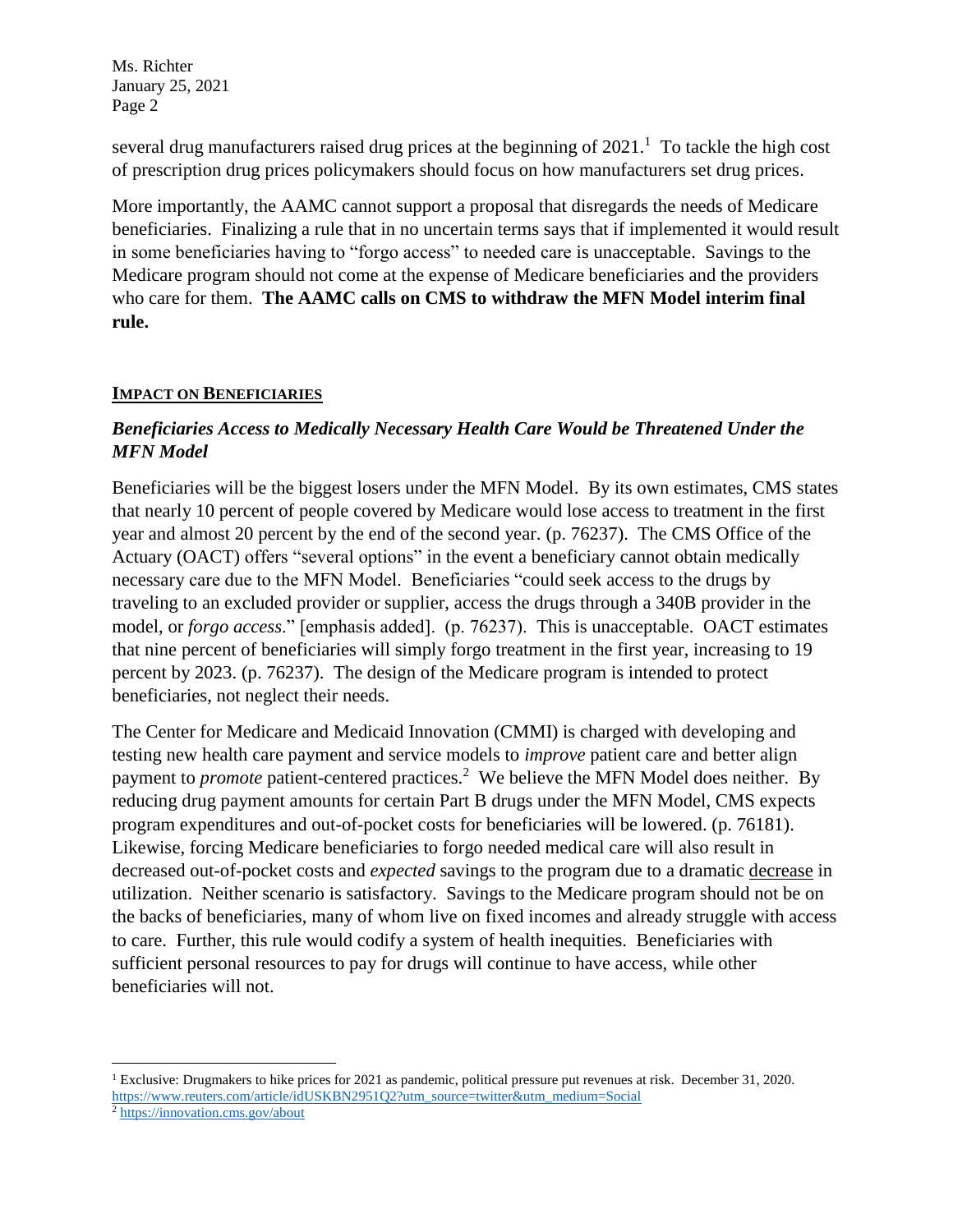## *MFN Model Participation Should Not Be Mandatory*

CMS would mandate participation for providers and suppliers that submit a claim for a separately payable drug that is an MFN Model drug furnished to an MFN beneficiary. Historically, demonstrations to test new payment models under the authority of the CMMI have been based on voluntary participation, particularly in recent years. We believe that principle should apply to the MFN Model in that participation should not be mandatory. AAMC member institutions are committed to ensuring high-quality care in a cost-efficient manner, as evidenced by their voluntary participation in many CMMI-sponsored demonstrations. Because of this commitment and to best meet the needs of their communities, hospitals have chosen the CMMI demonstrations they wish to participate in. Therefore, we strongly recommend that CMS and CMMI continue this practice and not require mandatory participation in the MFN Model.

Furthermore, by making this a mandatory, nationwide model, the negative impact on beneficiaries would be far reaching. Without requiring drug manufacturers to lower prices on drugs included in the MFN, the burden will fall to providers to negotiate prices at or below the MFN price. For many providers, this will likely be unsustainable. At the very least, CMS should begin with a voluntary model to evaluate beneficiary access to needed medication before a decision is made to expand it. OACT's estimate in the IFC seems to support this by noting that "eligible providers and suppliers will need to decide if the difference between the amount that Medicare will pay and the price that they must pay to purchase the drugs would allow them to continue offering the drugs." (p. 76236). Community oncologists anticipate they will have no choice but to refer patients to hospital settings for treatment if the MFN is implemented. Hospitals will find themselves in the same situation and may not be able to accept these patients. "Oncologists will be left with the untenable choice of suffering business-threatening losses by accepting below-cost reimbursement or by having to transition the care of seniors who comprise a significant volume of their existing practices to other providers if possible. Either way, the harm will be irreparable."<sup>3</sup> As a result, beneficiaries could be forced to leave their current providers in the middle of treatment if providers cannot afford the medications included in the MFN Model, financially and emotionally overwhelming beneficiaries to have to stop and restart treatment.

# *Increased Volume of Outpatient Services Reflects the Shift from Inpatient to Outpatient Settings*

CMS claims that the MFN Model is needed to control increases in Part B spending on separately payable drugs. However, much of the increase in spending in the outpatient setting can be attributed to changes Medicare has instituted, resulting in a shift from the inpatient to outpatient setting such as changes to the Inpatient Only List and changes to the 2-midnight requirements. Hospital outpatient departments (HOPDs) and off-campus provider-based departments (PBDs) are seeing a spike in referrals of patients requiring treatment for advanced stages of disease, many of whom have multiple comorbid conditions that require care from a variety of

 $\overline{a}$ <sup>3</sup> <https://communityoncology.org/wp-content/uploads/2020/12/COA-v-HHS-et-al-Complaint-Final.pdf>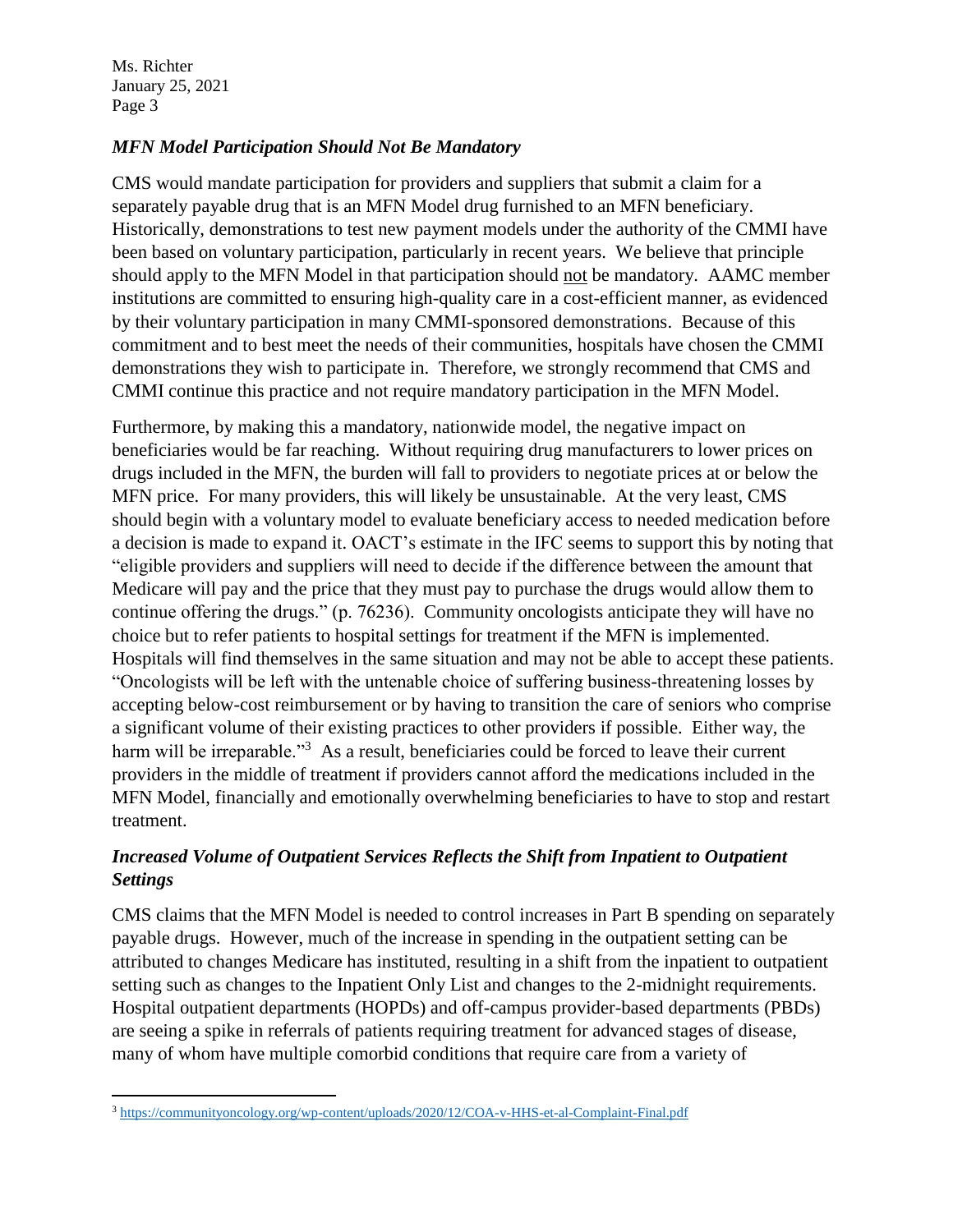practitioners. For many patients, HOPDs are the sole source of access to care for cancer treatments. According to the Medicare Payment Advisory Commission (MedPAC), spending for chemotherapy administration rose in the hospital outpatient setting. From 2012 to 2018, chemotherapy administration in HOPDs increased by 55 percent, while at the same time the volume decreased by 2 percent in physicians' offices.<sup>4</sup> These referrals will continue to increase if community providers choose not to furnish MFN Model drugs to their patients.

#### **ADMINISTRATIVE PROCEDURES ACT**

### *Formal Rulemaking Should not be Waived*

**The AAMC is pleased to see that the district court issued a preliminary injunction blocking implementation of the MFN based on the government's failure to complete the notice and comment procedures required by the Administrative Procedure Act<sup>5</sup> (APA).** 6 CMS claims authority under the APA to skip the formal rulemaking process and the 60-day comment period. (p. 76248-49). The AAMC strongly disagrees. The IFC differs significantly from the Advanced Notice of Proposed Rulemaking for the International Pricing Index Model for Part B Drugs<sup>7</sup> issued in 2018. The Agency did not have "good cause" to issue the MFN Model as an interim final rule, as is required by the APA. The Agency was required to issue a notice of proposed rulemaking; solicit, review, and respond to comments; and then determine how to proceed. Based on the lack of formal notice and comment rulemaking, we believe the interim final rule violates the APA and should be withdrawn.

#### **340B DRUG PRICING PROGRAM**

While the AAMC supports efforts to lower drug prices, we do not support any proposal that jeopardizes the 340B Drug Pricing Program (340B Program). As currently structured, we believe that 340B covered entities would be negatively impacted if the MFN Model is implemented. Under the MFN Model, 340B covered entities would be paid the lesser of the 340B amount (non-model payment amount) or the MFN amount, in addition to the new add-on payment. (p. 76229). However, Medicare reimbursement for separately payable drugs to 340B participants has already been decreased to average sales price *minus* 22.5 percent. Paying 340B participants less than the 340B price will jeopardize the programs and services the savings achieved under the 340B Program support and is contrary to the intent of the program.

l

<sup>4</sup> MedPAC. Report to Congress, March 2020. Chapter 3: Hospital Inpatient and Outpatient Services: Assessing payment adequacy and updating payments. [http://www.medpac.gov/docs/default-source/reports/mar20\\_medpac\\_ch3\\_sec.pdf?sfvrsn=0](http://www.medpac.gov/docs/default-source/reports/mar20_medpac_ch3_sec.pdf?sfvrsn=0)

<sup>5</sup> Social Security Act section 1871(b)(2)(C)

<sup>6</sup> California Life Sciences Association, et. al., v. Center for Medicare and Medicaid Services, et. al. Case No. 20-cv-08603-VC <https://innovation.cms.gov/media/document/mfn-ca-50-order-prelim-injunct>

<sup>&</sup>lt;sup>7</sup> 83 Fed. Reg. 54546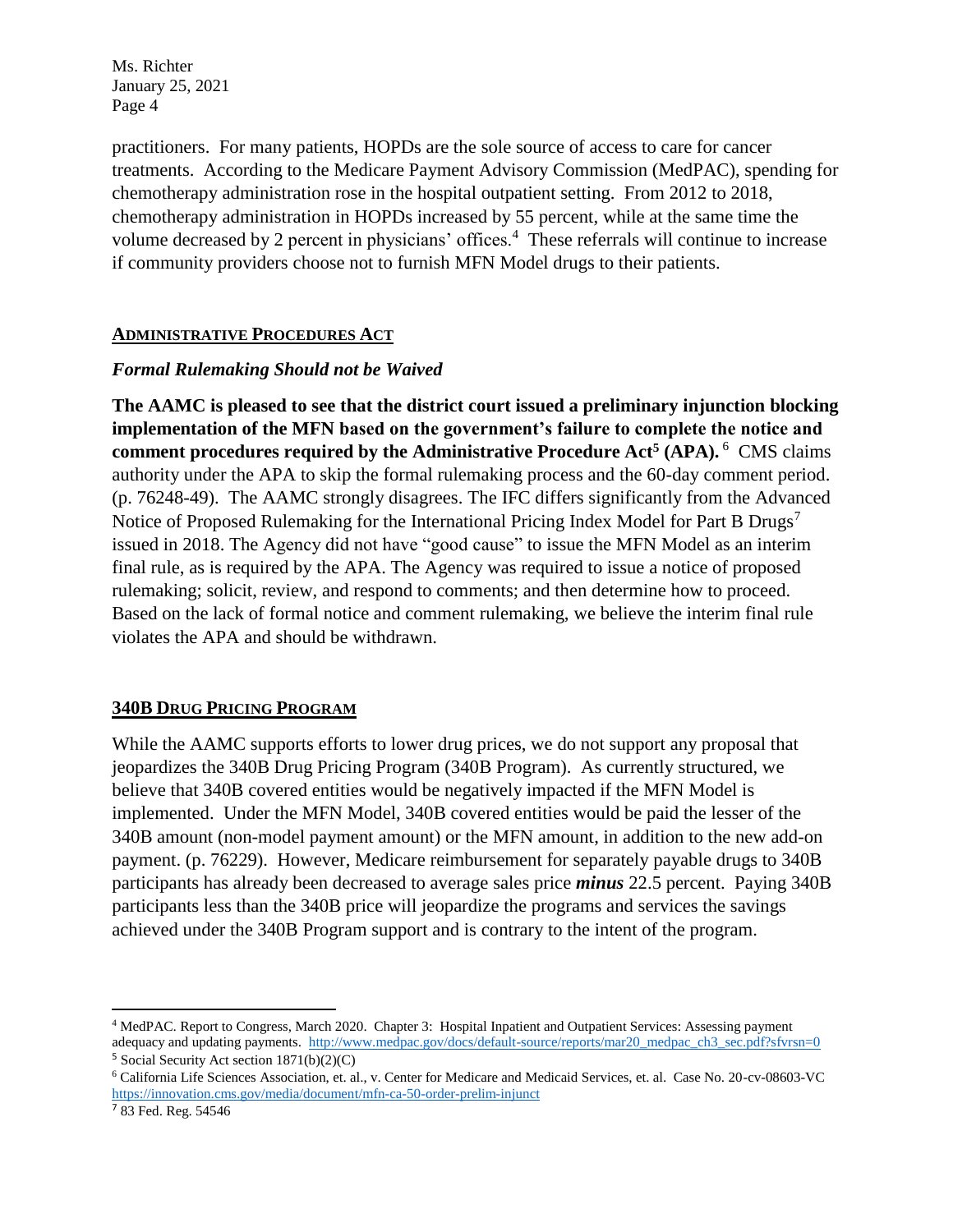Congress created the 340B Program in 1992 under the Public Health Service Act to support certain safety net hospitals and other providers that serve low-income, vulnerable patients. At no cost to taxpayers, the program allows these "covered entities" to purchase outpatient drugs at a discount from drug manufacturers to help "stretch scarce Federal resources as far as possible, reaching more eligible patients and providing more comprehensive services."<sup>8</sup>

The 340B Program has been unfairly targeted as a driver of high drug costs. The 340B Program is not driving drug prices but rather provides vital support and access to vulnerable patients and communities. The Program allows safety net hospitals that treat large numbers of uninsured and underinsured patients to generate savings from discounts that are then used to expand health care services and provide access to needed drugs for these vulnerable populations. Hospitals operate a variety of programs and provide services that otherwise may not be financially viable without savings from the 340B Program.

Reducing reimbursement to 340B covered entities under the MFN Model is another attempt to limit the scope of the 340B Program. Currently, some drug manufacturers are refusing to provide community pharmacies with drugs at 340B prices. The Department of Health and Human Services Office of the General Counsel released an Advisory Opinion concluding that drug manufacturers are required to deliver discounts under the 340B Program on covered outpatient drugs when community pharmacies are acting as agents of the 340B covered entities.<sup>9</sup> However, in response to the Advisory Opinion, some drug manufacturers have stated that they will continue to restrict 340B discounts available through community pharmacies.<sup>10</sup>

## *IFC Underestimates the Impact on 340B Providers*

The OACT estimates that hospitals participating in the 340B Program will see an increase in patient volume of at least 10 percent as a result of the MFN Model. (p. 76237). At the same time, OACT estimates the 340B participant payment will decrease by at least 3 percent. (p. 76237). The cut in reimbursement to some 340B hospitals may not be as large as the cut to non-340B hospitals because 340B hospitals have already seen their reimbursement for 340B-acquired drugs dramatically reduced. However, these hospitals will be challenged to absorb these additional losses. Further reductions to the reimbursement for 340B-acquired drugs will negatively impact safety net hospitals' ability to service their vulnerable communities. The AAMC opposes further cuts to reimbursement for 340B-acquired drugs. Safety-net hospitals are often viewed as "providers of last resort" for many patients. However, these providers survive on low operating margins which will compound access challenges for many patients. AAMC members will continue to provide needed care to individuals, regardless of the person's ability to pay. However, further cuts to 340B reimbursements will force hospitals to shift scarce financial resources away from other critical activities benefitting their communities.

 $\overline{\phantom{a}}$ 

<sup>8</sup> H.R. Rept. No. 102-384(II), at 12 (1992)

<sup>9</sup> U.S. Department of Health and Human Services, Office of the General Counsel. Advisory Opinion 20-06 on Contract Pharmacies Under the 340B Program. December 30, 2020. [https://www.hhs.gov/guidance/document/ao-contract-pharmacies](https://www.hhs.gov/guidance/document/ao-contract-pharmacies-under-340b-program-12-30-2020-2)[under-340b-program-12-30-2020-2](https://www.hhs.gov/guidance/document/ao-contract-pharmacies-under-340b-program-12-30-2020-2)

<sup>10</sup> <https://insidehealthpolicy.com/daily-news/drug-makers-continue-340b-pharmacy-restrictions-despite-hhs-opinion>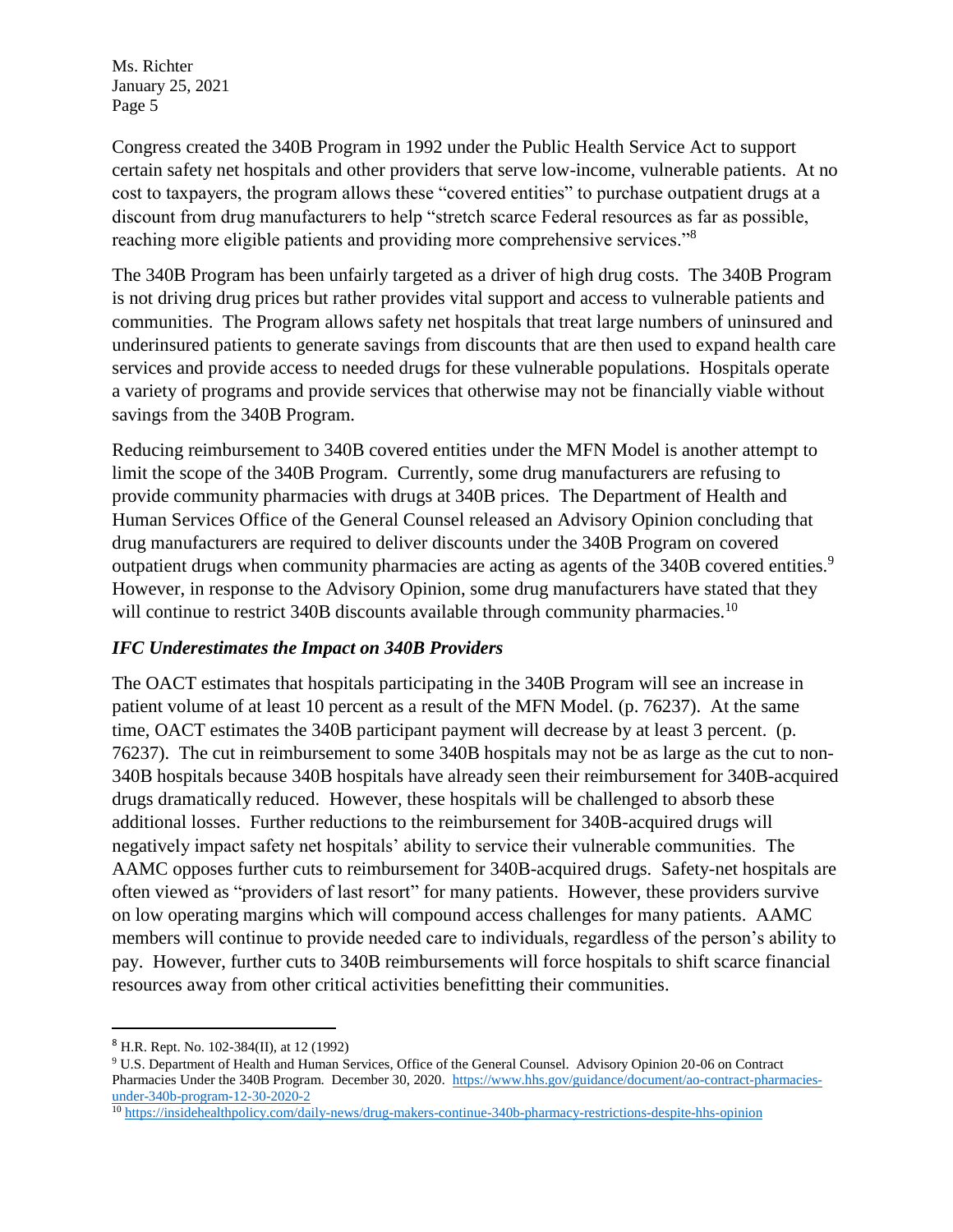# *MFN Model Will Increase Inventory Tracking Burden for 340B Providers*

To comply with 340B Program requirements, 340B hospitals are requirement to have inventory management safeguards in place, such as systems to track the purchasing and dispensing process. These complex systems track 340B from non-340B transactions after a drug is administered or dispensed to a 340B-eligible patient. The MFN Model will increase hospitals' burden to track model drugs that are administered to Medicare patients adding another layer of complexity. Imposing additional inventory tracking requirements on 340B hospitals would strain their already scarce resources and further limit their ability to treat their low-income and rural patients.

# *Consider Ways to Mitigate IPI Model's Impact on the 340B Ceiling Price*

CMS should consider how the MFN Model may impact the 340B ceiling price and the value of the 340B discount. CMS acknowledges the MFN Model may impact the 340B ceiling price, which represents the maximum amount that pharmaceutical manufacturers can charge a 340B hospital for a covered outpatient drug. AAMC supports lowering drug prices and the Administration's commitment to addressing high drug prices. However, if CMS determines that including prices under the MFN Model in average manufacturer's price (AMP) and Medicaid's Best Price calculations would negatively impact 340B DSH hospitals, we ask these changes not to be included.

## **DRUG REIMBURSEMENT AND ADD-ON PAYMENTS**

Under the MFN Model, CMS would calculate the payment amount for MFN Model drugs based on a price that reflects the lowest per capita Gross Domestic Product-adjusted (GDP-adjusted) price of any non-U.S. member country of the Organization for Economic Co-operation and Development (OECD) with a GDP per capita that is at least sixty percent of the U.S. GDP. Model drugs would initially include 50 single source separately payable drugs and biologicals with the highest annual Part B spending in 2019. The drug list would be updated at least annually. The current 6 percent drug add-on payment would be replaced by a single alternative add-on payment.

# *Aligning Reimbursement for Separately Payable Part B Drugs with Prices in Other Countries Would Grossly Underpay Some Providers*

The MFN Model will reduce Medicare Part B reimbursement for 50 separately payable prescription drugs to the lowest price paid by a comparable foreign nation. We do not believe that aligning Part B drug prices with those in other countries is appropriate; for instance, drug approval and coverage in the United States is very different than in other countries. Under a fully implemented MFN Model, we estimate hospitals could suffer a 10 percent drop in total Medicare Outpatient Prospective Payment System revenue, with some hospitals seeing their payments for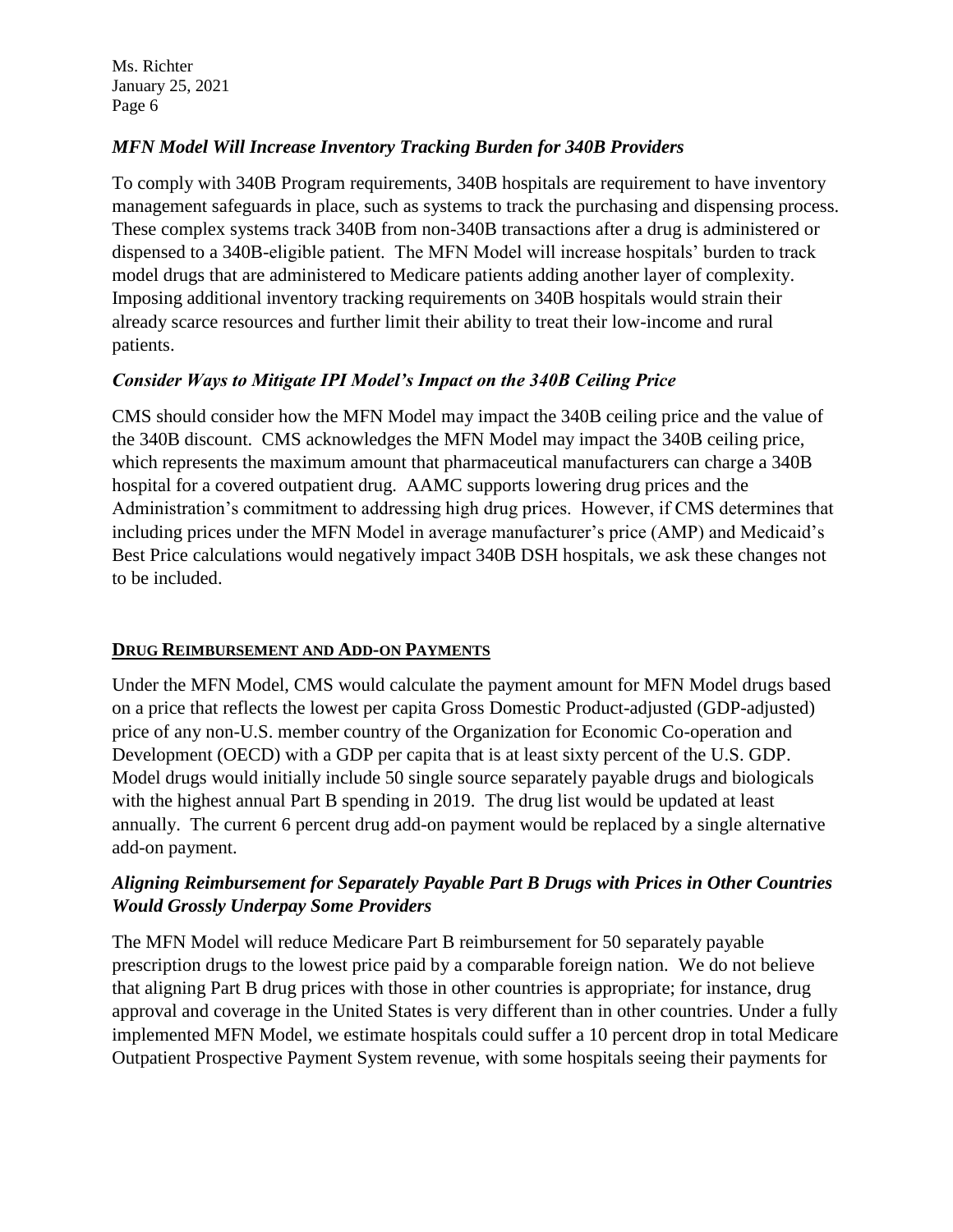MFN Model drugs drop by as much as 60 percent.<sup>11</sup> Additionally, faculty practice plans could stand to lose almost 75 percent in Medicare reimbursements for the 50 MFN Model drugs.<sup>12</sup> Moreover, depending on how the MFN Model would align prices, there will be winners and losers. For example, neurology, endocrinology, obstetrics/gynecology, and dermatology specialties are expected to lose more than 70 percent of their Medicare revenue for the 50 MFN Model drugs.<sup>13</sup> Providers treating medically complex patients who require cutting-edge drug therapies that come with high price tags would be the most negatively impacted under the MFN Model.

### *MFN Model Does Not Address Drug Prices*

As drug prices continue to take a larger share of the health care dollar, the AAMC supports efforts to limit skyrocketing costs. Prescription drug prices continue to rise every year. Each year, there are more high-cost, brand-name drugs (including specialty drugs) entering the market. Drug manufacturers set the price of their drugs upon entry into the market. Subsequent price increases also contribute to the unsustainable rise in costs for prescription medicines. These prices put needed medication out of reach for many Americans. Patients should not have to choose not to undergo a needed treatment simply because it is too expensive. Oftentimes, not following prescribed drug regimens results in patients requiring high-cost treatment in hospitals. However, the MFN Model fails to meaningfully limit the high prices drug manufacturers set. The OACT acknowledges that "some manufacturers will adhere to their current pricing instead of lowering sales prices in response to the model." (p. 76237). Drug manufacturers' behavior will not change without directly addressing the high drug prices they set.

#### *Financial Hardship Waiver Does Not Do Enough to Protect Providers and Beneficiaries*

The reimbursement reductions could force some providers to stop providing care to beneficiaries that require MFN Model drugs. The financial hardship exemption under the MFN Model requires that the request for an exemption "must be submitted 60 calendar days following the *end* [emphasis added] of the performance year for which the MFN participant seeks a financial hardship exemption." This seems to imply that the provider would have to incur the cost of the MFN Model drugs before they could apply for a financial hardship exemption. Additionally, providers must include in the financial hardship exemption request "evidence of methods used to obtain each MFN Model drug that was furnished by the MFN participant during the performance year to any patient." (p. 76255). The additional information that is required to be included in the request for financial exemption is onerous. Participation in the MFN Model could be financially unfeasible for many providers, forcing many to choose between treating patients with MFN

l

<sup>&</sup>lt;sup>11</sup> Calculations are provided by Watson Policy Analysis using 2019 OPPS final rule claims data, CMS published ASP for January 2021 and CMS published MFN rates for the first year of the MFN Demonstration program.

<sup>&</sup>lt;sup>12</sup> Based on AAMC analysis of physician and non-physician claims billed in 2019 by Faculty Practice Plan members of the Clinical Practice Solutions Center (CPSC) who submitted claims at the time of the analysis  $(n=76)$ . The CPSC is a jointly owned product of the AAMC and Vizient that collects billing data from member practice plans to provide benchmarks and help them improve performance.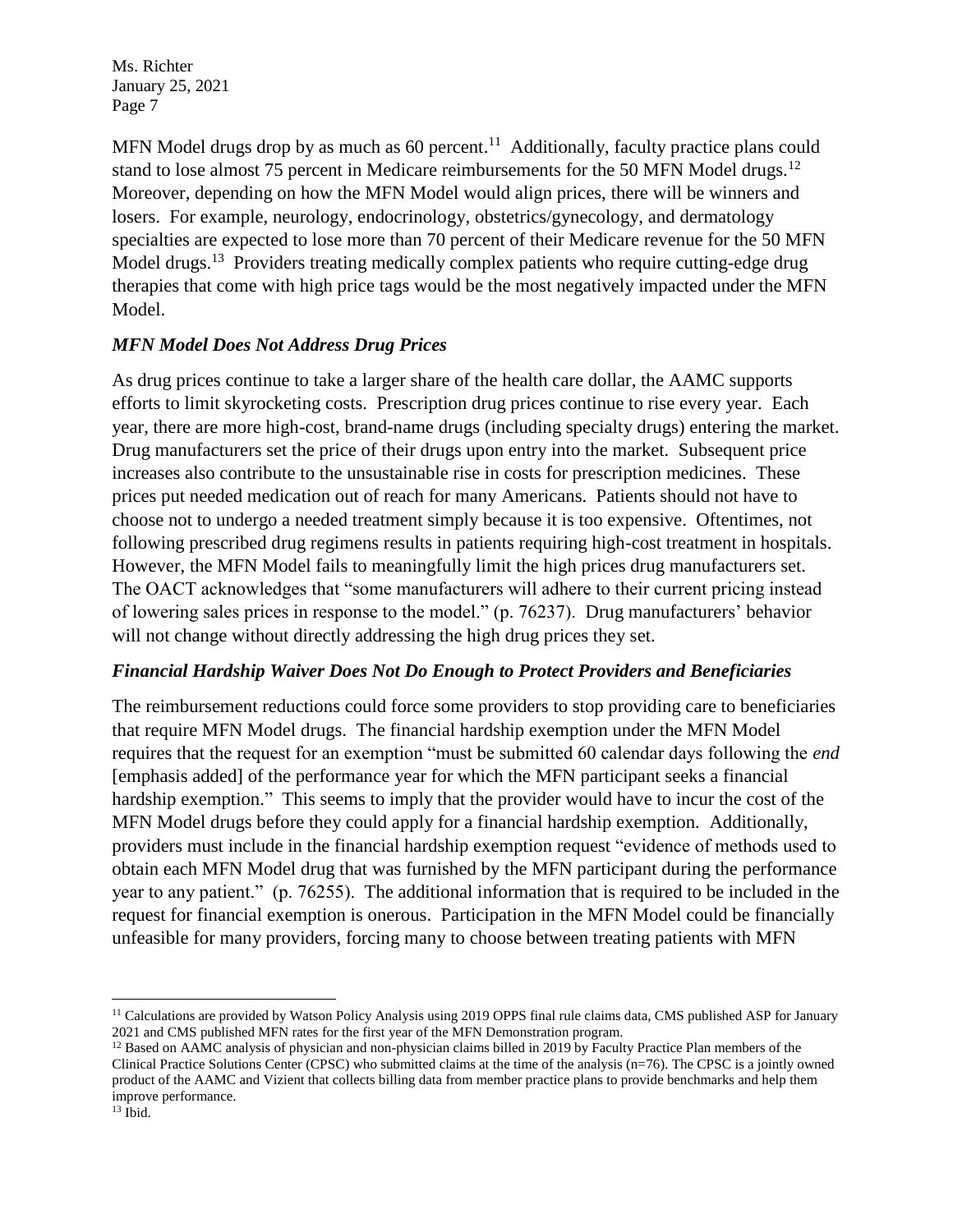Model drugs or referring them to other providers. As we stated earlier, the MFN Model should not penalize beneficiaries that require treatment with MFN Model drugs.

## *Switching to a Single Add-On Payment Would Negatively Impact Many Providers*

Medicare currently pays 106 percent of average sales price (ASP) for most separately payable drugs not acquired under the 340B Program. Under the MFN Model, the current 6 percent addon payment for separately payable drugs would be replaced by a single per-dose add-on payment amount for the MFN Model drug. CMS estimates that rate to be \$148.73 for performance year 1 based on 2019 historical claims data. (p. 76217). The add-on payment will not vary based on the amount of drug furnished in a dose, billing units billed, or claim line, or by MFN participant or specialty. (p. 76216).

However, most providers will see a decrease in add-on payments under the MFN Model. On average, 60 percent of MFN participants will see a decrease in add-on payments under the MFN Model proposal. (p. 76218). While initially the change to a flat rate add-on may be financially beneficial for some providers, for providers who treat patients requiring large doses of high-cost drugs, the new add-on payment would be insufficient. "The single dose add-on approach will initially decrease add-on payments for MFN Model drugs with relatively higher historical applicable ASP-based payment amounts per dose and increase add-on payments for MFN Model drugs with relatively lower historical applicable ASP-based payment amounts." (p. 76218). AAMC members care for many medically complex patients with higher disease burden that require treatment with high cost, breakthrough medications. But under the MFN Model, these are the same entities that will fare worse under the new add-on payment according to CMS. CMS acknowledges this in the rule stating, "the impact on MFN participants will vary based on the MFN participant's prescribing patterns, including the amount and types of MFN Model drugs they furnish." (p. 76218). Based on 2019 claims data, entities that furnish higher priced drugs will do worse under the MFN Model add-on payment. Furthermore, CMS notes that over time, add-on payments for MFN Model drugs will diminish unless ASPs for MFN Model drugs rise faster than inflation. (p. 76220). Coupled with decreased reimbursement for MFN drugs, decreasing the add-on payments may mean that many providers would be unwilling to treat beneficiaries. As is often the case, AAMC member hospitals will be the institutions where patients will be able to get care. This will put additional financial burden on our member hospitals, further straining their resources and potentially reducing access to care for Medicare beneficiaries.

## *Current ASP Add-on Structure Does Not Incentivize the Use of Higher Cost Drugs*

Unfortunately, CMS continues to claim that the current reimbursement structure for Part B drugs incentivizes the overutilization of expensive drugs, particularly in HOPDs. The AAMC strongly disagrees with this premise. Providers select treatments, including the choice of a drug, based on the needs of the patient, not the cost of the drug. HOPDs have been unfairly targeted as utilizers of higher cost drugs. However, differences in patient mix (including sociodemographic status), severity of illness, quality of care, and patient outcomes are much different in HOPDs that in